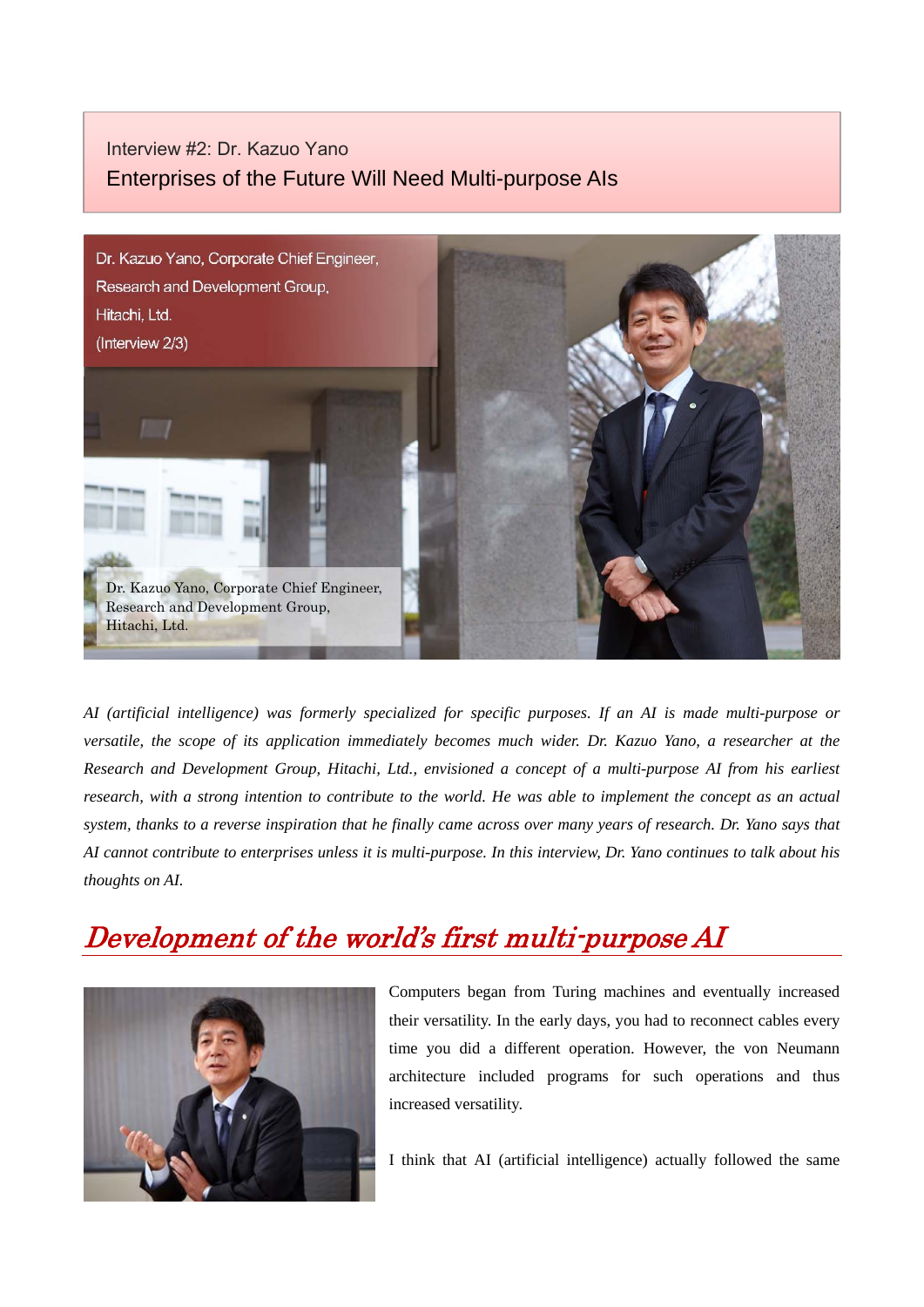path and is now finally entering a phase for multi-purpose use. You might think that the term "AI" is a recently coined term, but AI systems have been used frequently for the last 20 years without much notice. For example, the recommendation functionality found in online stores and web searches consist of AI systems. There is also an AI for chess and an AI for *shogi*, as well as an AI for answering quizzes. All of these are AI systems specialized for specific purposes.

However, we are surrounded by many different problems every day. These problems cannot be resolved by search engines or recommendation engines. As a result, from the fairly early stages of our research into data utilization, we recognized that we needed a multi-purpose AI that could respond to many different problems. In those days, nobody was even talking about AI.

### Our multi-purpose AI has resulted in immediate contributions to various businesses

I Many new technologies are developed for many specific purposes. Basically they are specialized for specific purposes. For example, mobile phones originated from phones specialized for car use. In many cases, a landmark change occurs in which the specialized technology is transformed into a multi-purpose technology. This happens when the value is recognized, when the technology is applied to a wider variety of applications, and when costs are reduced. Making a technology multi-purpose reduces costs. The cost reduction makes the market wider, which reduces costs again. In the case of car phones, they gained more versatility and eventually became smartphones.



We thus decided to focus our efforts on multi-purpose AIs from the beginning, based on our forecast that AIs would need to gain such versatility very soon. We also believed that Hitachi was in an advantageous position for developing a multi-purpose AI. Hitachi has a vast variety of connections with industries and customers all over the world, including electric utilities, manufacturers, distributors, finance companies, railway companies, transportation companies, and water supply companies. We thought that Hitachi is a company whose businesses make it a superb match for achieving a multi-purpose AI. Hitachi also has a big advantage in that it can gather data from many different businesses within itself. The resulting multi-purpose AI, called *Hitachi AI Technology/H*, was created exclusively by Hitachi with input from a wide variety of industries. This AI has already been used for 24 projects in 7 fields.

For example, by using this AI, a shop could increase its average sales per customer by 15%, a distribution warehouse could improve its productivity by 8%, a water supply plant could reduce its operating costs, and a call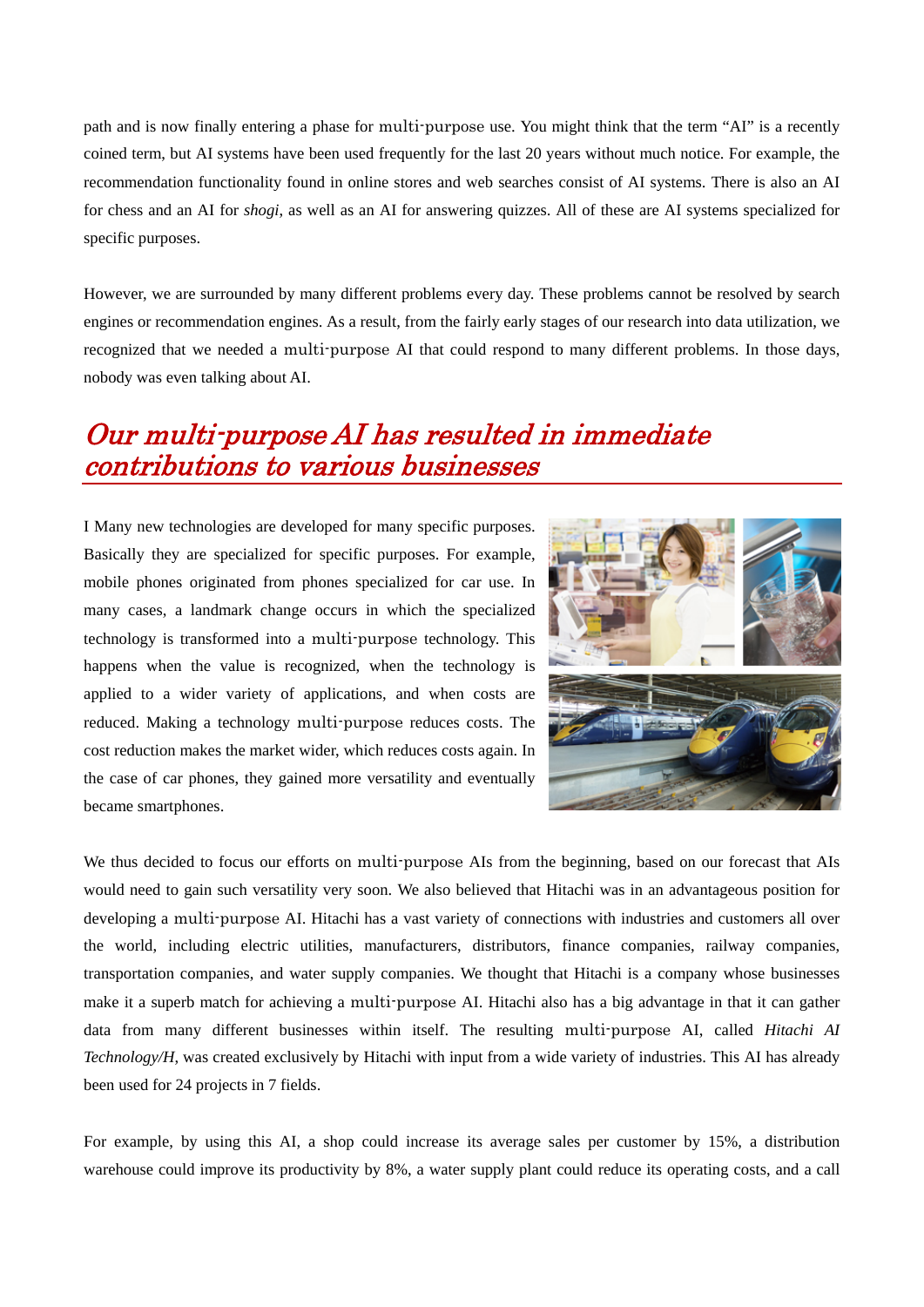center could increase its success rate by more than 20%. All of these examples are actual results obtained by using Hitachi AI Technology/H.

At the same time, it is easier to deploy a multi-purpose AI system than to deploy many specialized AI systems. Companies have many issues they want to resolve. A retail store, for example, must resolve multiple issues such as determining what the appropriate order quantity is, what the hottest-selling item is, how many employees are necessary, and where items should be placed. It costs too much time and money to create a dedicated AI program specialized for each purpose. A multi-purpose AI can respond to all of these issues with the same software, which makes deployment easier.

## Differing "granularities" hinder data utilization



Conventional computers are deductive. In other words, a program is used as the general principle, and if you input conditions, you can obtain more specific results or data. Achieving a multi-purpose AI requires the complete opposite way of thinking. In effect, a multi-purpose AI needs to use inductive processing to derive more general principles for increasing the desired outcome from the data used, which is the result of the specified outcome (indexes including sales amounts and productivity) under specific conditions. In the

example of a distribution warehouse, it would help discover more general principles, such as how to schedule tasks and how to position the items in the warehouse, so as to increase the outcome, which is to increase productivity.

This thought itself might seem elementary. However, there were some problems that hindered the development of such an inductive computer. The largest problem was that the granularities of the outcome data and the source data were completely different.

Let me explain this. For example, a desired outcome of golf is to reduce the number of shots. The number of shots is counted once per hole, therefore the total number of counts is only 18 because a round includes 18 holes. However, if you use a GPS or accelerometer, you can obtain tens of thousands of items of data per hole, in units of milliseconds. For a simple outcome, you have an enormous amount of data, in units of milliseconds. How to handle such data, which has different granularity, is a very difficult issue. Many articles explain ideas such as how to determine the correlations among large amounts of data, but it is totally impossible to investigate correlations between two data types with different granularities.

In the conventional method, humans make the hypothesis that "the more practice swings you do, the better the result." There is only one average number of practice swings per hole, and the correlation can be calculated.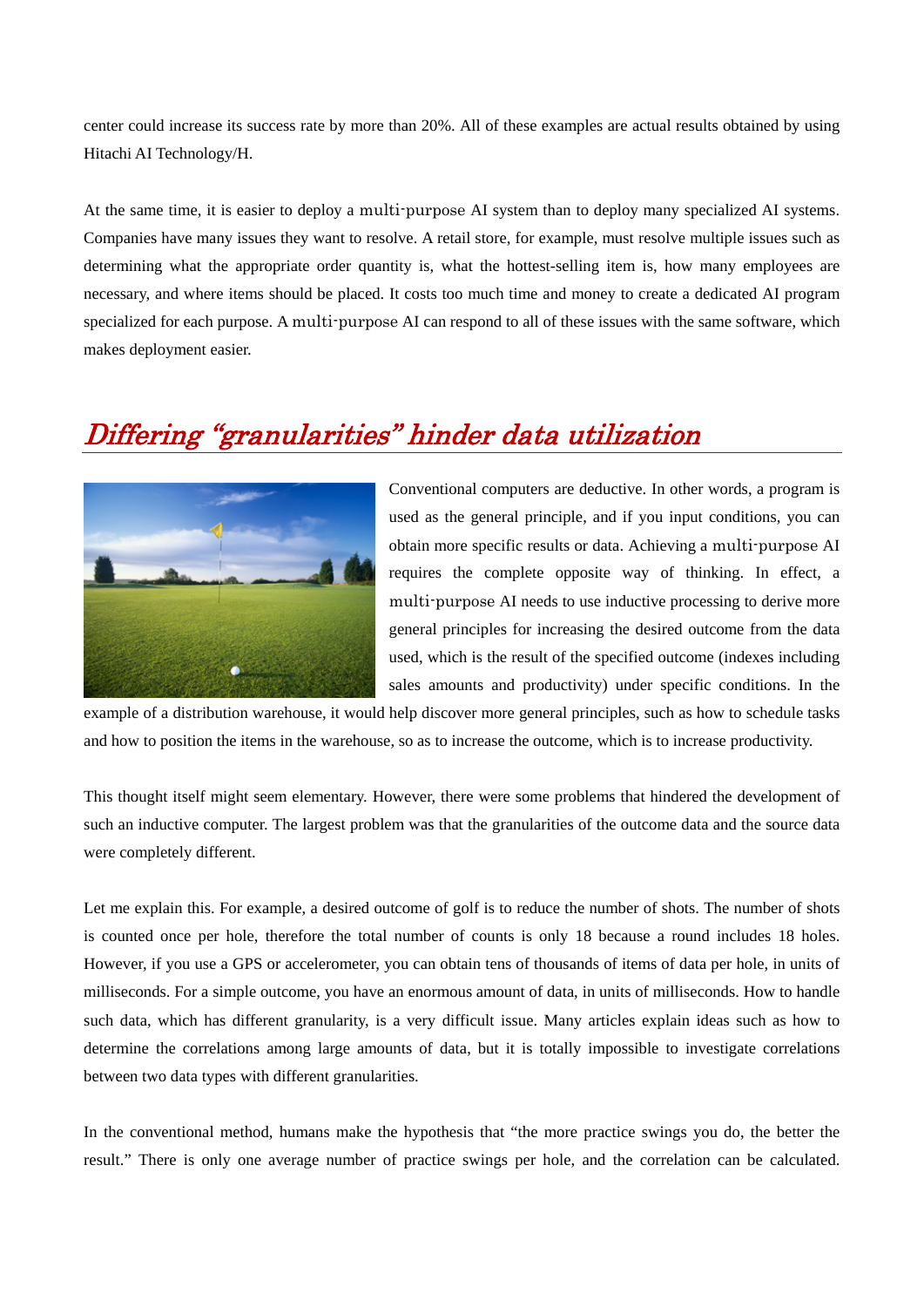However, the hypothesis made by the human does not come with any advantage of using a large amount of data. In the end, you cannot escape from the concepts devised by humans.

We thus came to the conclusion that getting humans to make the hypotheses was meaningless, and we then developed an AI system that can resolve the problem of data granularity and can generate hypotheses automatically. First, Hitachi AI Technology/H makes millions of hypotheses from enormous amounts of data. It then filters the hypotheses, checking them against past data. Then, it selects the essential factors and combines them to make hypotheses that meet the condition of achieving the target outcome.

### The same AI learned how to ride on a swing and improved the efficiency of distribution warehouse operations

As an experiment, we made our multi-purpose AI system learn how to ride on a swing. We put a robot with a motor and a gyroscope, with knee joints that move, on a swing and connected the robot to the multi-purpose AI. Then, we set the desired outcome as "to increase the swinging width" but did not teach it how to ride on the swing. The AI had to decide when the robot should bend its knees. In the beginning, the robot moved randomly, and sometimes it could swing well and sometimes it couldn't. However, by chance, it bent



its knees in a certain way and could swing wider. When this happened, the AI learned the results and ended up learning in the same what humans learn. Then, we allowed the AI to continue to learn. In the end, the AI created its own unique secret method of bending the knees twice in a swing. We jokingly called this method the "Double Contraction and Expansion" method.

Hitachi AI Technology/H, which learned how to ride on a swing, was also applied to a distribution warehouse. In this case, the warehouse was able to increase the efficiency of item collection by 8%. For the experiment of the swing, the outcome was set as "to increase the swinging width," while for the operations in the warehouse, the outcome was set as "to reduce the total daily operation time." Tasks in a distribution warehouse change substantially, depending on the change of seasons, changes in sales trends, and changes in sales campaigns. It is impossible for humans to make hypotheses based on such an enormous amount of changing parameters. However, the multi-purpose AI system can make hypotheses daily based on the received data, even while humans are sleeping. As a result, the AI was able to improve productivity by 8%.

Take, for example, an enterprise that has an enormous amount of data that is too large to be dealt with by humans, such as sales information and customer information. The information does not have any intent, and a human must decide that the intent is "to increase sales," which is the desired outcome. The user must then input the desired